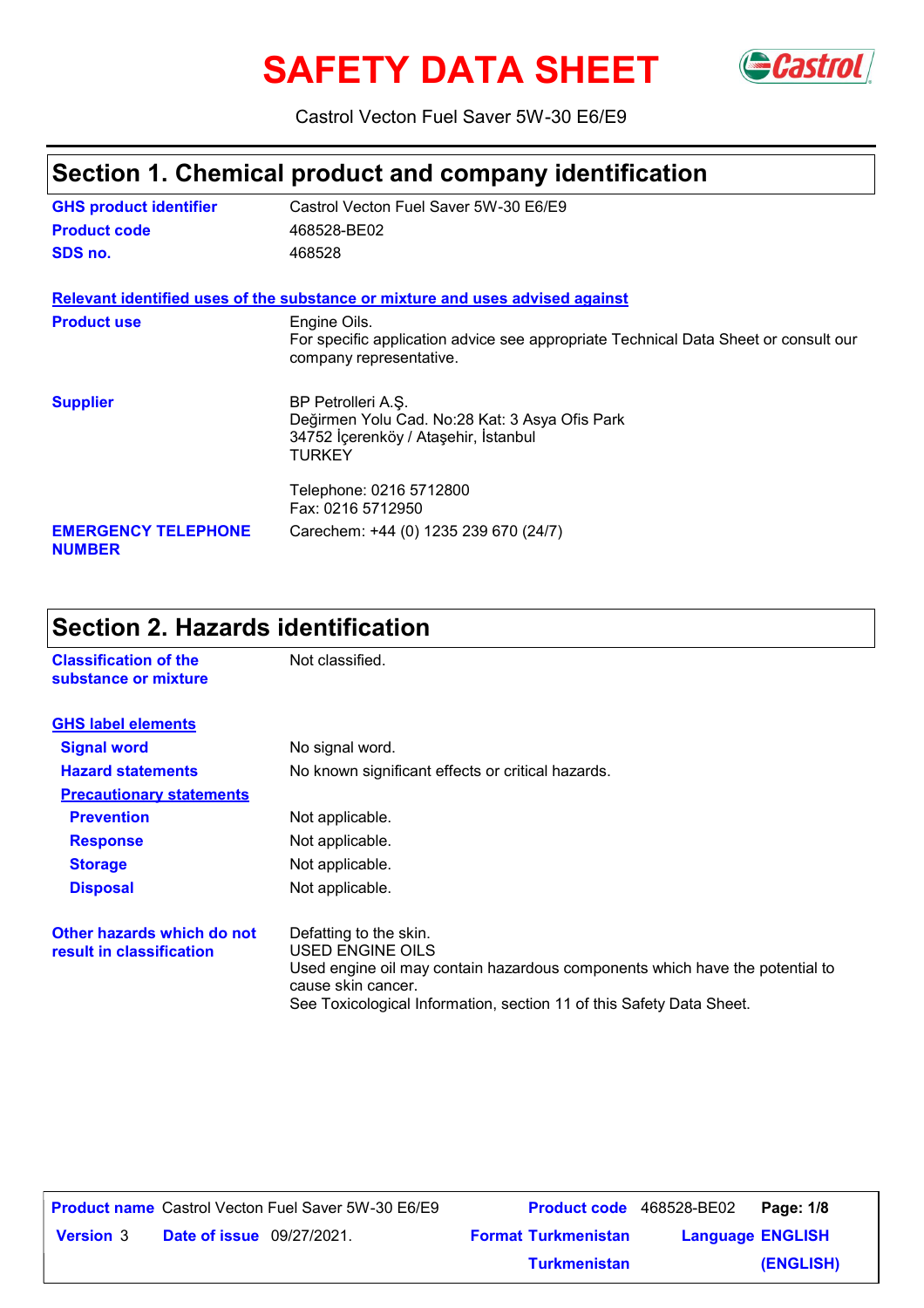### **Section 3. Composition/information on ingredients**

#### **Substance/mixture**

Mixture

Highly refined base oil (IP 346 DMSO extract < 3%). Synthetic base stock. Proprietary performance additives.

| <b>Ingredient name</b>                                    | $\frac{9}{6}$ | <b>CAS number</b>           |
|-----------------------------------------------------------|---------------|-----------------------------|
| Distillates (petroleum), hydrotreated heavy paraffinic    | l≥25 - ≤50    | 64742-54-7                  |
| Distillates (petroleum), solvent-dewaxed heavy paraffinic | ՝≤3           | 64742-65-0                  |
| Distillates (petroleum), hydrotreated light paraffinic    | ՝≤3           | 64742-55-8                  |
| Distillates (petroleum), solvent-dewaxed light paraffinic | ՝≤3           | 64742-56-9                  |
| Alkylated phenol                                          | < 0.1         | 74499-35-7 /<br>121158-58-5 |

**There are no additional ingredients present which, within the current knowledge of the supplier and in the concentrations applicable, are classified as hazardous to health or the environment and hence require reporting in this section.**

**Occupational exposure limits, if available, are listed in Section 8.**

### **Section 4. First aid measures**

| <b>Description of necessary first aid measures</b>        |                                                                                                                                                                                                                                         |  |
|-----------------------------------------------------------|-----------------------------------------------------------------------------------------------------------------------------------------------------------------------------------------------------------------------------------------|--|
| <b>Inhalation</b>                                         | If inhaled, remove to fresh air. Get medical attention if symptoms occur.                                                                                                                                                               |  |
| <b>Ingestion</b>                                          | Do not induce vomiting unless directed to do so by medical personnel. Get medical<br>attention if symptoms occur.                                                                                                                       |  |
| <b>Skin contact</b>                                       | Wash skin thoroughly with soap and water or use recognised skin cleanser.<br>Remove contaminated clothing and shoes. Wash clothing before reuse. Clean<br>shoes thoroughly before reuse. Get medical attention if symptoms occur.       |  |
| <b>Eye contact</b>                                        | In case of contact, immediately flush eyes with plenty of water for at least 15<br>minutes. Eyelids should be held away from the eyeball to ensure thorough rinsing.<br>Check for and remove any contact lenses. Get medical attention. |  |
| <b>Most important symptoms/effects, acute and delayed</b> |                                                                                                                                                                                                                                         |  |

See Section 11 for more detailed information on health effects and symptoms.

**Indication of immediate medical attention and special treatment needed, if necessary**

| <b>Specific treatments</b>        | No specific treatment.                                                             |
|-----------------------------------|------------------------------------------------------------------------------------|
| <b>Notes to physician</b>         | Treatment should in general be symptomatic and directed to relieving any effects.  |
| <b>Protection of first-aiders</b> | No action shall be taken involving any personal risk or without suitable training. |

## **Section 5. Firefighting measures**

| <b>Extinguishing media</b>                               |                                                                                                                                                                                                   |
|----------------------------------------------------------|---------------------------------------------------------------------------------------------------------------------------------------------------------------------------------------------------|
| <b>Suitable extinguishing</b><br>media                   | In case of fire, use foam, dry chemical or carbon dioxide extinguisher or spray.                                                                                                                  |
| <b>Unsuitable extinguishing</b><br>media                 | Do not use water jet.                                                                                                                                                                             |
| <b>Specific hazards arising</b><br>from the chemical     | In a fire or if heated, a pressure increase will occur and the container may burst.                                                                                                               |
| <b>Hazardous thermal</b><br>decomposition products       | Combustion products may include the following:<br>carbon oxides (CO, CO <sub>2</sub> ) (carbon monoxide, carbon dioxide)                                                                          |
| <b>Special protective actions</b><br>for fire-fighters   | Promptly isolate the scene by removing all persons from the vicinity of the incident if<br>there is a fire. No action shall be taken involving any personal risk or without<br>suitable training. |
| <b>Special protective</b><br>equipment for fire-fighters | Fire-fighters should wear positive pressure self-contained breathing apparatus<br>(SCBA) and full turnout gear.                                                                                   |

| <b>Product name</b> Castrol Vecton Fuel Saver 5W-30 E6/E9 | <b>Product code</b> 468528-BE02 |                         | Page: 2/8 |
|-----------------------------------------------------------|---------------------------------|-------------------------|-----------|
| <b>Date of issue</b> 09/27/2021.<br><b>Version 3</b>      | <b>Format Turkmenistan</b>      | <b>Language ENGLISH</b> |           |
|                                                           | <b>Turkmenistan</b>             |                         | (ENGLISH) |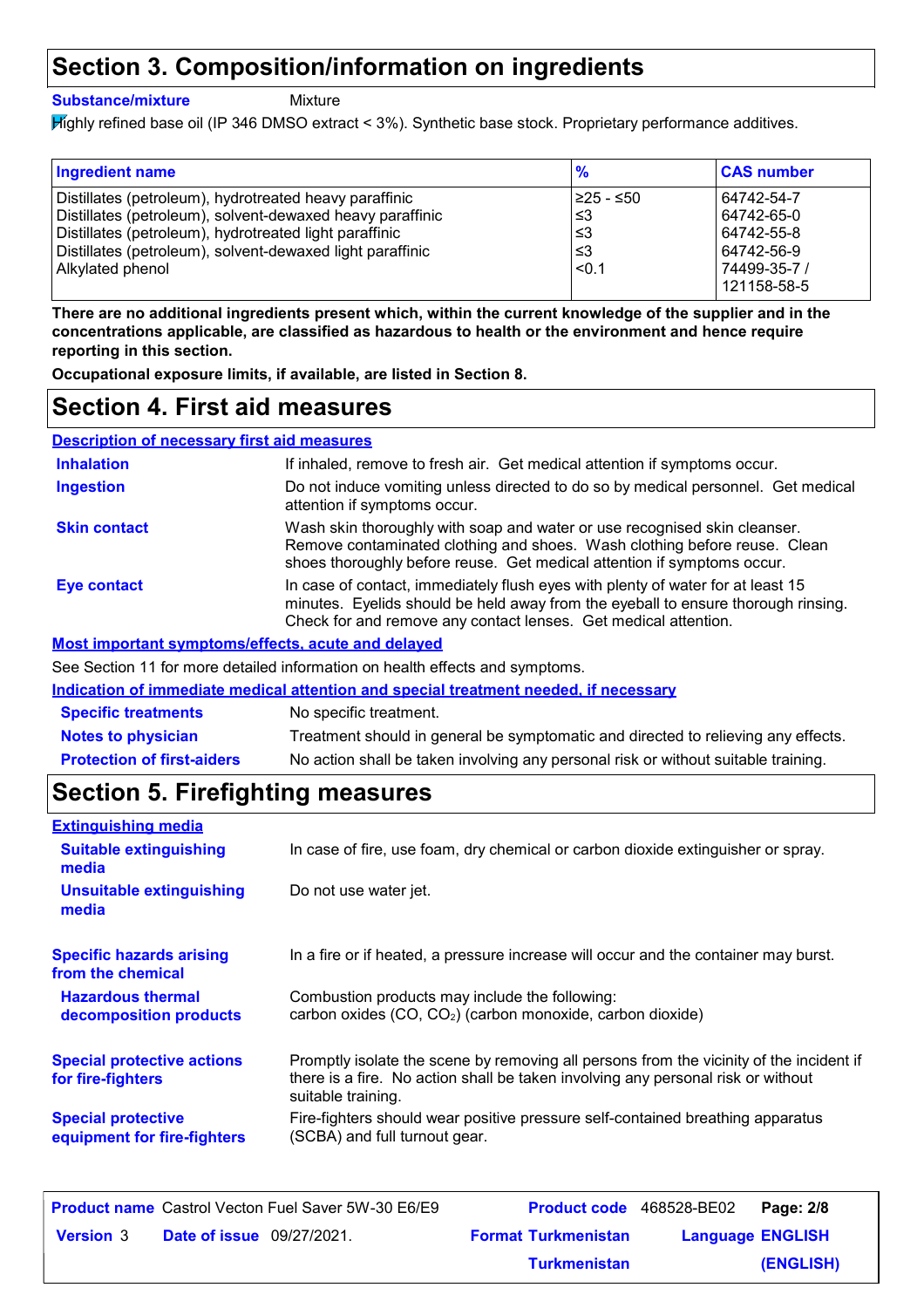## **Section 6. Accidental release measures**

|                                                             | <b>Personal precautions, protective equipment and emergency procedures</b>                                                                                                                                                                                                                                                                                                                         |
|-------------------------------------------------------------|----------------------------------------------------------------------------------------------------------------------------------------------------------------------------------------------------------------------------------------------------------------------------------------------------------------------------------------------------------------------------------------------------|
| For non-emergency<br>personnel                              | No action shall be taken involving any personal risk or without suitable training.<br>Evacuate surrounding areas. Keep unnecessary and unprotected personnel from<br>entering. Do not touch or walk through spilt material. Put on appropriate personal<br>protective equipment. Floors may be slippery; use care to avoid falling.                                                                |
| For emergency responders                                    | If specialised clothing is required to deal with the spillage, take note of any<br>information in Section 8 on suitable and unsuitable materials. See also the<br>information in "For non-emergency personnel".                                                                                                                                                                                    |
| <b>Environmental precautions</b>                            | Avoid dispersal of spilt material and runoff and contact with soil, waterways, drains<br>and sewers. Inform the relevant authorities if the product has caused environmental<br>pollution (sewers, waterways, soil or air).                                                                                                                                                                        |
| <b>Methods and material for containment and cleaning up</b> |                                                                                                                                                                                                                                                                                                                                                                                                    |
| <b>Small spill</b>                                          | Stop leak if without risk. Move containers from spill area. Absorb with an inert<br>material and place in an appropriate waste disposal container. Dispose of via a<br>licensed waste disposal contractor.                                                                                                                                                                                         |
| <b>Large spill</b>                                          | Stop leak if without risk. Move containers from spill area. Prevent entry into sewers,<br>water courses, basements or confined areas. Contain and collect spillage with non-<br>combustible, absorbent material e.g. sand, earth, vermiculite or diatomaceous earth<br>and place in container for disposal according to local regulations. Dispose of via a<br>licensed waste disposal contractor. |

### **Section 7. Handling and storage**

#### **Precautions for safe handling**

| <b>Protective measures</b>                                                | Put on appropriate personal protective equipment (see Section 8).                                                                                                                                                                                                                                                                                                                                                                                                                                                                                                                              |
|---------------------------------------------------------------------------|------------------------------------------------------------------------------------------------------------------------------------------------------------------------------------------------------------------------------------------------------------------------------------------------------------------------------------------------------------------------------------------------------------------------------------------------------------------------------------------------------------------------------------------------------------------------------------------------|
| <b>Advice on general</b><br>occupational hygiene                          | Eating, drinking and smoking should be prohibited in areas where this material is<br>handled, stored and processed. Wash thoroughly after handling. Remove<br>contaminated clothing and protective equipment before entering eating areas. See<br>also Section 8 for additional information on hygiene measures.                                                                                                                                                                                                                                                                               |
| <b>Conditions for safe storage,</b><br>including any<br>incompatibilities | Store in accordance with local regulations. Store in original container protected<br>from direct sunlight in a dry, cool and well-ventilated area, away from incompatible<br>materials (see Section 10) and food and drink. Keep container tightly closed and<br>sealed until ready for use. Store and use only in equipment/containers designed for<br>use with this product. Containers that have been opened must be carefully resealed<br>and kept upright to prevent leakage. Do not store in unlabelled containers. Use<br>appropriate containment to avoid environmental contamination. |
| <b>Not suitable</b>                                                       | Prolonged exposure to elevated temperature                                                                                                                                                                                                                                                                                                                                                                                                                                                                                                                                                     |

### **Section 8. Exposure controls/personal protection**

#### **Control parameters**

None. **Occupational exposure limits**

**Appropriate engineering controls** Provide exhaust ventilation or other engineering controls to keep the relevant airborne concentrations below their respective occupational exposure limits. All activities involving chemicals should be assessed for their risks to health, to ensure exposures are adequately controlled. Personal protective equipment should only be considered after other forms of control measures (e.g. engineering controls) have been suitably evaluated. Personal protective equipment should conform to appropriate standards, be suitable for use, be kept in good condition and properly maintained.

| <b>Product name</b> Castrol Vecton Fuel Saver 5W-30 E6/E9 | <b>Product code</b> 468528-BE02 |                         | Page: 3/8 |
|-----------------------------------------------------------|---------------------------------|-------------------------|-----------|
| <b>Date of issue</b> 09/27/2021.<br><b>Version</b> 3      | <b>Format Turkmenistan</b>      | <b>Language ENGLISH</b> |           |
|                                                           | <b>Turkmenistan</b>             |                         | (ENGLISH) |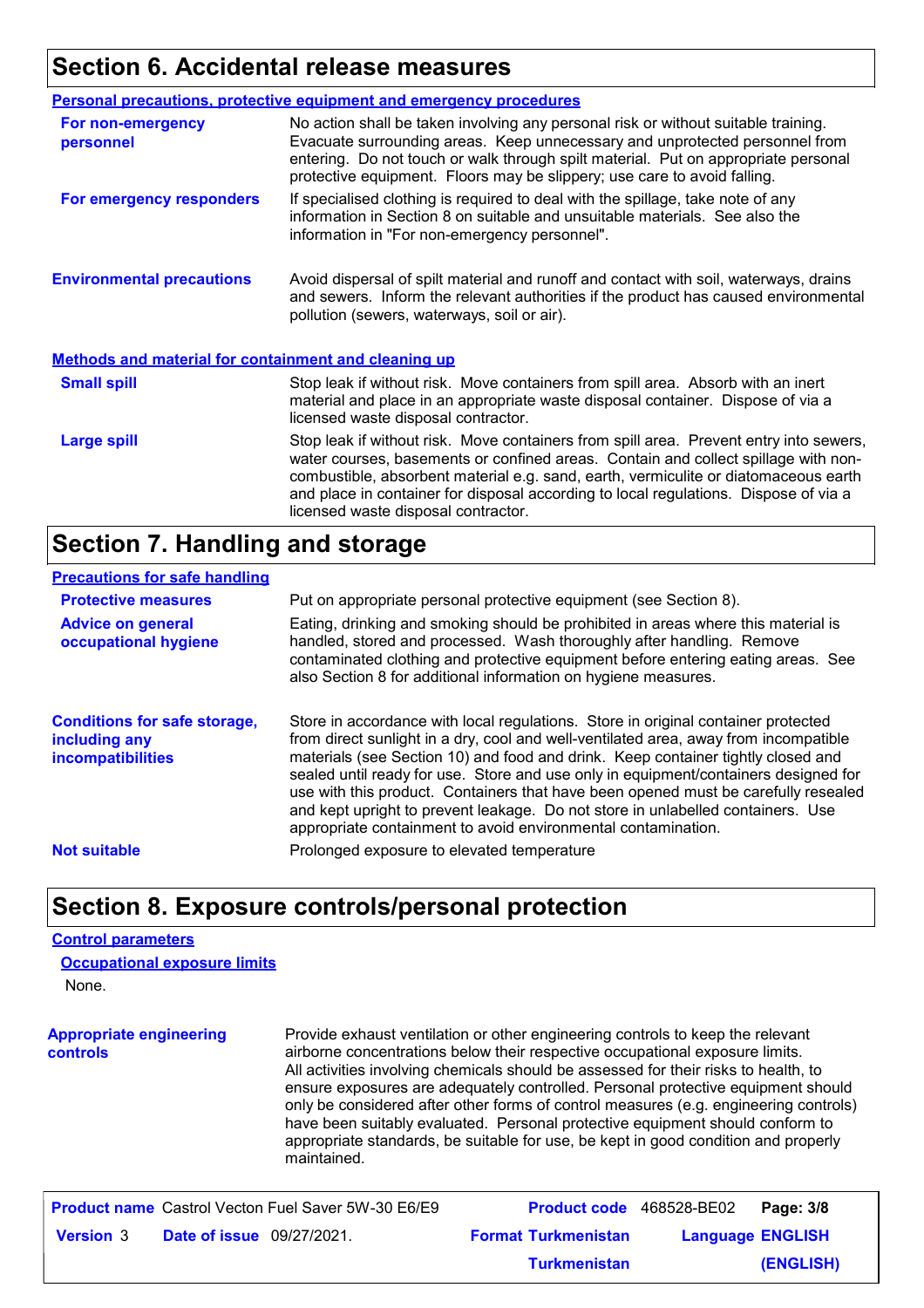# **Section 8. Exposure controls/personal protection**

| <b>Environmental exposure</b>         | Your supplier of personal protective equipment should be consulted for advice on<br>selection and appropriate standards. For further information contact your national<br>organisation for standards.<br>The final choice of protective equipment will depend upon a risk assessment. It is<br>important to ensure that all items of personal protective equipment are compatible.<br>Emissions from ventilation or work process equipment should be checked to ensure                                                                                                                                                                                                                                                                                                                          |
|---------------------------------------|-------------------------------------------------------------------------------------------------------------------------------------------------------------------------------------------------------------------------------------------------------------------------------------------------------------------------------------------------------------------------------------------------------------------------------------------------------------------------------------------------------------------------------------------------------------------------------------------------------------------------------------------------------------------------------------------------------------------------------------------------------------------------------------------------|
| controls                              | they comply with the requirements of environmental protection legislation. In some<br>cases, fume scrubbers, filters or engineering modifications to the process<br>equipment will be necessary to reduce emissions to acceptable levels.                                                                                                                                                                                                                                                                                                                                                                                                                                                                                                                                                       |
| <b>Individual protection measures</b> |                                                                                                                                                                                                                                                                                                                                                                                                                                                                                                                                                                                                                                                                                                                                                                                                 |
| <b>Hygiene measures</b>               | Wash hands, forearms and face thoroughly after handling chemical products, before<br>eating, smoking and using the lavatory and at the end of the working period.<br>Appropriate techniques should be used to remove potentially contaminated clothing.<br>Wash contaminated clothing before reusing. Ensure that eyewash stations and<br>safety showers are close to the workstation location.                                                                                                                                                                                                                                                                                                                                                                                                 |
| <b>Eye/face protection</b>            | Safety glasses with side shields.                                                                                                                                                                                                                                                                                                                                                                                                                                                                                                                                                                                                                                                                                                                                                               |
| <b>Skin protection</b>                |                                                                                                                                                                                                                                                                                                                                                                                                                                                                                                                                                                                                                                                                                                                                                                                                 |
| <b>Hand protection</b>                | Wear protective gloves if prolonged or repeated contact is likely. Wear chemical<br>resistant gloves. Recommended: Nitrile gloves. The correct choice of protective<br>gloves depends upon the chemicals being handled, the conditions of work and use,<br>and the condition of the gloves (even the best chemically resistant glove will break<br>down after repeated chemical exposures). Most gloves provide only a short time of<br>protection before they must be discarded and replaced. Because specific work<br>environments and material handling practices vary, safety procedures should be<br>developed for each intended application. Gloves should therefore be chosen in<br>consultation with the supplier/manufacturer and with a full assessment of the<br>working conditions. |
| <b>Body protection</b>                | Use of protective clothing is good industrial practice.<br>Personal protective equipment for the body should be selected based on the task<br>being performed and the risks involved and should be approved by a specialist<br>before handling this product.<br>Cotton or polyester/cotton overalls will only provide protection against light<br>superficial contamination that will not soak through to the skin. Overalls should be<br>laundered on a regular basis. When the risk of skin exposure is high (e.g. when<br>cleaning up spillages or if there is a risk of splashing) then chemical resistant aprons<br>and/or impervious chemical suits and boots will be required.                                                                                                           |
| <b>Respiratory protection</b>         | In case of insufficient ventilation, wear suitable respiratory equipment.<br>The correct choice of respiratory protection depends upon the chemicals being<br>handled, the conditions of work and use, and the condition of the respiratory<br>equipment. Safety procedures should be developed for each intended application.<br>Respiratory protection equipment should therefore be chosen in consultation with<br>the supplier/manufacturer and with a full assessment of the working conditions.                                                                                                                                                                                                                                                                                           |

# **Section 9. Physical and chemical properties**

| <b>Appearance</b>      |                                                                                         |
|------------------------|-----------------------------------------------------------------------------------------|
| <b>Physical state</b>  | Liguid.                                                                                 |
| Colour                 | Amber. [Light]                                                                          |
| <b>Odour</b>           | Not available.                                                                          |
| <b>Odour threshold</b> | Not available.                                                                          |
| рH                     | Not applicable.                                                                         |
| <b>Melting point</b>   | Not available.                                                                          |
| <b>Boiling point</b>   | Not available.                                                                          |
| <b>Flash point</b>     | Closed cup: 199°C (390.2°F) [Pensky-Martens.]<br>Open cup: 228°C (442.4°F) [Cleveland.] |

|                  |                                  | <b>Product name</b> Castrol Vecton Fuel Saver 5W-30 E6/E9 |                            | <b>Product code</b> 468528-BE02 Page: 4/8 |           |
|------------------|----------------------------------|-----------------------------------------------------------|----------------------------|-------------------------------------------|-----------|
| <b>Version</b> 3 | <b>Date of issue</b> 09/27/2021. |                                                           | <b>Format Turkmenistan</b> | <b>Language ENGLISH</b>                   |           |
|                  |                                  |                                                           | <b>Turkmenistan</b>        |                                           | (ENGLISH) |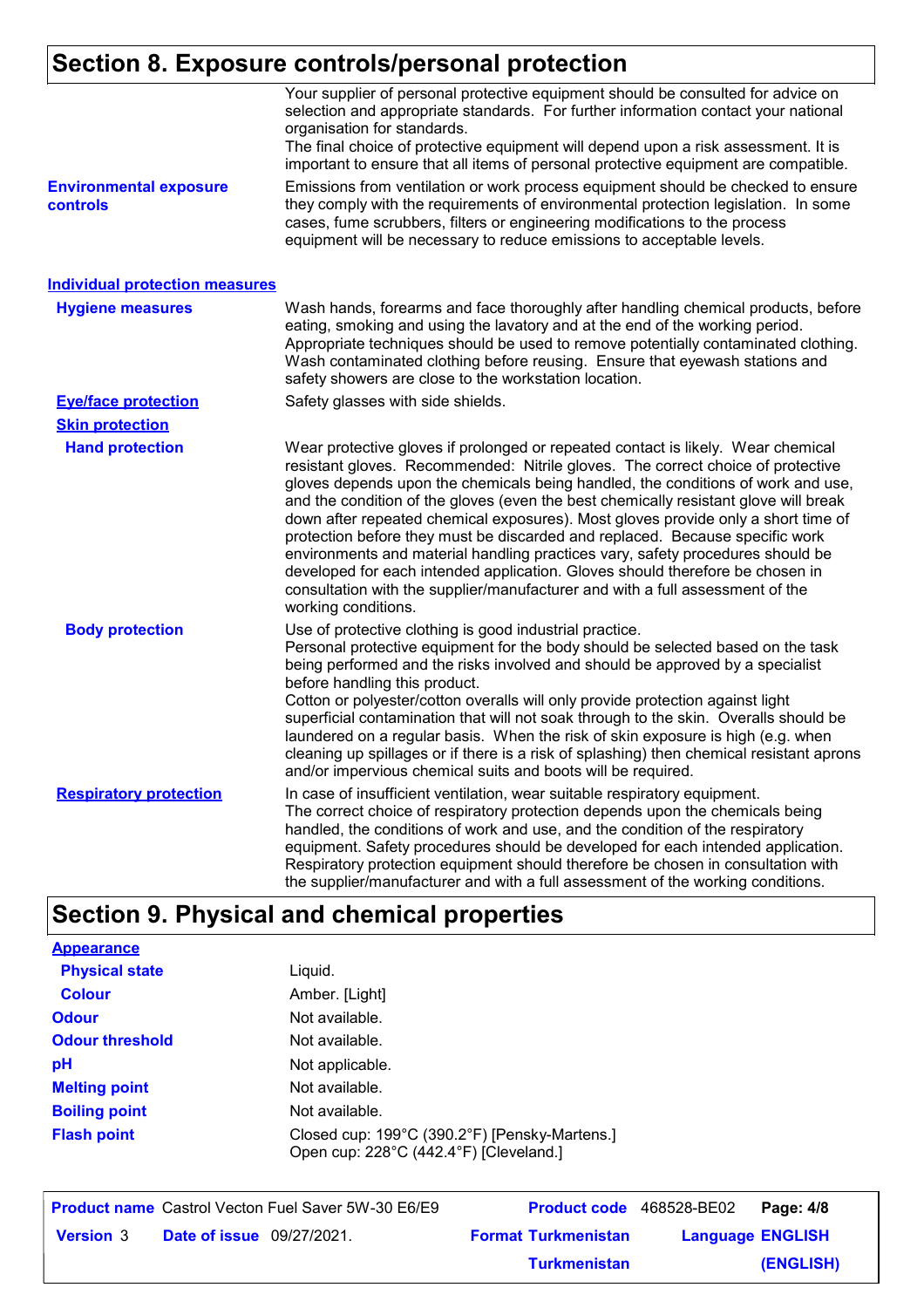# **Section 9. Physical and chemical properties**

| <b>Evaporation rate</b>                           | Not available.                                                                                                                                 |
|---------------------------------------------------|------------------------------------------------------------------------------------------------------------------------------------------------|
| <b>Flammability (solid, gas)</b>                  | Not applicable. Based on - Physical state                                                                                                      |
| Lower and upper explosive<br>(flammable) limits   | Not available.                                                                                                                                 |
| <b>Vapour pressure</b>                            | Not available.                                                                                                                                 |
| <b>Vapour density</b>                             | Not available.                                                                                                                                 |
| <b>Relative density</b>                           | Not available.                                                                                                                                 |
| <b>Density</b>                                    | $\leq$ 1000 kg/m <sup>3</sup> (<1 g/cm <sup>3</sup> ) at 15 <sup>°</sup> C                                                                     |
| <b>Solubility</b>                                 | insoluble in water.                                                                                                                            |
| <b>Partition coefficient: n-</b><br>octanol/water | Not available.                                                                                                                                 |
| <b>Auto-ignition temperature</b>                  | Not available.                                                                                                                                 |
| <b>Decomposition temperature</b>                  | Not available.                                                                                                                                 |
| <b>Viscosity</b>                                  | Kinematic: 69.47 mm <sup>2</sup> /s (69.47 cSt) at 40 $^{\circ}$ C<br>Kinematic: 11.5 to 12.29 mm <sup>2</sup> /s (11.5 to 12.29 cSt) at 100°C |

# **Section 10. Stability and reactivity**

| <b>Reactivity</b>                            | No specific test data available for this product. Refer to Conditions to avoid and<br>Incompatible materials for additional information.                                   |
|----------------------------------------------|----------------------------------------------------------------------------------------------------------------------------------------------------------------------------|
| <b>Chemical stability</b>                    | The product is stable.                                                                                                                                                     |
| <b>Possibility of hazardous</b><br>reactions | Under normal conditions of storage and use, hazardous reactions will not occur.<br>Under normal conditions of storage and use, hazardous polymerisation will not<br>occur. |
| <b>Conditions to avoid</b>                   | Avoid all possible sources of ignition (spark or flame).                                                                                                                   |
| <b>Incompatible materials</b>                | Reactive or incompatible with the following materials: oxidising materials.                                                                                                |
| <b>Hazardous decomposition</b><br>products   | Under normal conditions of storage and use, hazardous decomposition products<br>should not be produced.                                                                    |

# **Section 11. Toxicological information**

#### **Information on toxicological effects**

#### **Aspiration hazard**

| <b>Name</b>                                               | <b>Result</b>                         |
|-----------------------------------------------------------|---------------------------------------|
| Distillates (petroleum), hydrotreated heavy paraffinic    | <b>ASPIRATION HAZARD - Category 1</b> |
| Distillates (petroleum), solvent-dewaxed heavy paraffinic | <b>ASPIRATION HAZARD - Category 1</b> |
| Distillates (petroleum), hydrotreated light paraffinic    | <b>ASPIRATION HAZARD - Category 1</b> |
| Distillates (petroleum), solvent-dewaxed light paraffinic | <b>ASPIRATION HAZARD - Category 1</b> |

| <b>Information on likely routes</b> | Routes of entry anticipated: Dermal, Inhalation. |
|-------------------------------------|--------------------------------------------------|
|-------------------------------------|--------------------------------------------------|

**of exposure**

#### **Potential acute health effects**

| <b>Eye contact</b>  | No known significant effects or critical hazards.                                                   |
|---------------------|-----------------------------------------------------------------------------------------------------|
| <b>Inhalation</b>   | Vapour inhalation under ambient conditions is not normally a problem due to low<br>vapour pressure. |
| <b>Skin contact</b> | Defatting to the skin. May cause skin dryness and irritation.                                       |
| <b>Ingestion</b>    | No known significant effects or critical hazards.                                                   |

|                  |                                  | <b>Product name</b> Castrol Vecton Fuel Saver 5W-30 E6/E9 |                            | <b>Product code</b> 468528-BE02   Page: 5/8 |                         |
|------------------|----------------------------------|-----------------------------------------------------------|----------------------------|---------------------------------------------|-------------------------|
| <b>Version</b> 3 | <b>Date of issue</b> 09/27/2021. |                                                           | <b>Format Turkmenistan</b> |                                             | <b>Language ENGLISH</b> |
|                  |                                  |                                                           | <b>Turkmenistan</b>        |                                             | (ENGLISH)               |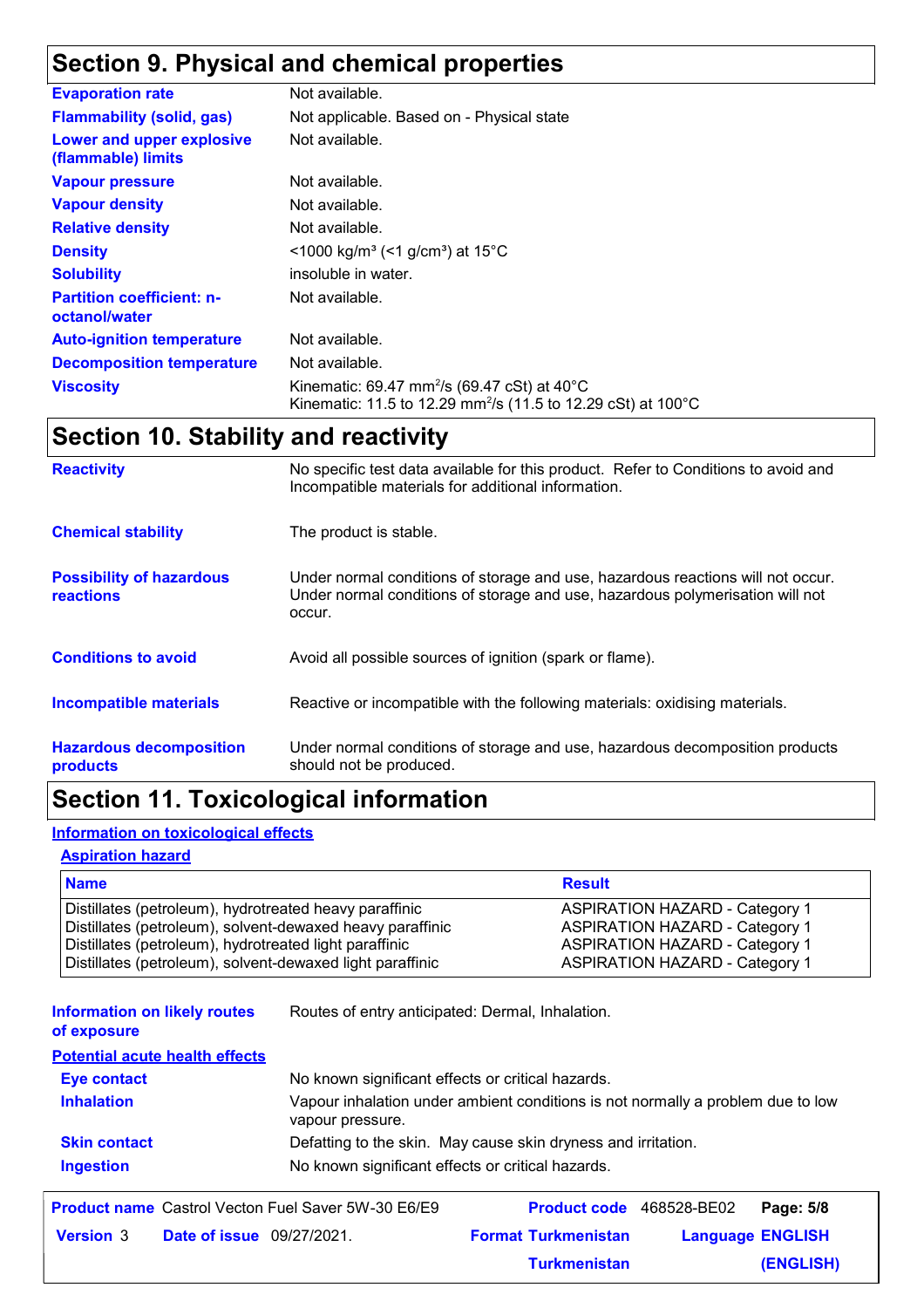# **Section 11. Toxicological information**

|                                         | Symptoms related to the physical, chemical and toxicological characteristics                                                                                                                                                                                                                                                                                                                                       |
|-----------------------------------------|--------------------------------------------------------------------------------------------------------------------------------------------------------------------------------------------------------------------------------------------------------------------------------------------------------------------------------------------------------------------------------------------------------------------|
| <b>Eye contact</b>                      | No specific data.                                                                                                                                                                                                                                                                                                                                                                                                  |
| <b>Inhalation</b>                       | No specific data.                                                                                                                                                                                                                                                                                                                                                                                                  |
| <b>Skin contact</b>                     | Adverse symptoms may include the following:<br>irritation<br>dryness<br>cracking                                                                                                                                                                                                                                                                                                                                   |
| <b>Ingestion</b>                        | No specific data.                                                                                                                                                                                                                                                                                                                                                                                                  |
|                                         | Delayed and immediate effects as well as chronic effects from short and long-term exposure                                                                                                                                                                                                                                                                                                                         |
| <b>Eye contact</b>                      | Potential risk of transient stinging or redness if accidental eye contact occurs.                                                                                                                                                                                                                                                                                                                                  |
| <b>Inhalation</b>                       | Overexposure to the inhalation of airborne droplets or aerosols may cause irritation<br>of the respiratory tract.                                                                                                                                                                                                                                                                                                  |
| <b>Skin contact</b>                     | Prolonged or repeated contact can defat the skin and lead to irritation, cracking and/<br>or dermatitis.                                                                                                                                                                                                                                                                                                           |
| <b>Ingestion</b>                        | Ingestion of large quantities may cause nausea and diarrhoea.                                                                                                                                                                                                                                                                                                                                                      |
| <b>Potential chronic health effects</b> |                                                                                                                                                                                                                                                                                                                                                                                                                    |
| <b>General</b>                          | <b>USED ENGINE OILS</b><br>Combustion products resulting from the operation of internal combustion engines<br>contaminate engine oils during use. Used engine oil may contain hazardous<br>components which have the potential to cause skin cancer. Frequent or prolonged<br>contact with all types and makes of used engine oil must therefore be avoided and a<br>high standard of personal hygiene maintained. |
| <b>Carcinogenicity</b>                  | No known significant effects or critical hazards.                                                                                                                                                                                                                                                                                                                                                                  |
| <b>Mutagenicity</b>                     | No known significant effects or critical hazards.                                                                                                                                                                                                                                                                                                                                                                  |
| <b>Teratogenicity</b>                   | No known significant effects or critical hazards.                                                                                                                                                                                                                                                                                                                                                                  |
| <b>Developmental effects</b>            | No known significant effects or critical hazards.                                                                                                                                                                                                                                                                                                                                                                  |
| <b>Fertility effects</b>                | No known significant effects or critical hazards.                                                                                                                                                                                                                                                                                                                                                                  |

# **Section 12. Ecological information**

**Environmental effects** No known significant effects or critical hazards.

#### **Persistence and degradability**

Partially biodegradable.

#### **Bioaccumulative potential**

This product is not expected to bioaccumulate through food chains in the environment.

| <b>Mobility in soil</b><br><b>Mobility</b> | Spillages may penetrate the soil causing ground water contamination.                                                      |
|--------------------------------------------|---------------------------------------------------------------------------------------------------------------------------|
| <b>Other ecological information</b>        | Spills may form a film on water surfaces causing physical damage to organisms.<br>Oxygen transfer could also be impaired. |

|                  |                                  | <b>Product name</b> Castrol Vecton Fuel Saver 5W-30 E6/E9 | <b>Product code</b> 468528-BE02 |                         | Page: 6/8 |
|------------------|----------------------------------|-----------------------------------------------------------|---------------------------------|-------------------------|-----------|
| <b>Version 3</b> | <b>Date of issue</b> 09/27/2021. |                                                           | <b>Format Turkmenistan</b>      | <b>Language ENGLISH</b> |           |
|                  |                                  |                                                           | <b>Turkmenistan</b>             |                         | (ENGLISH) |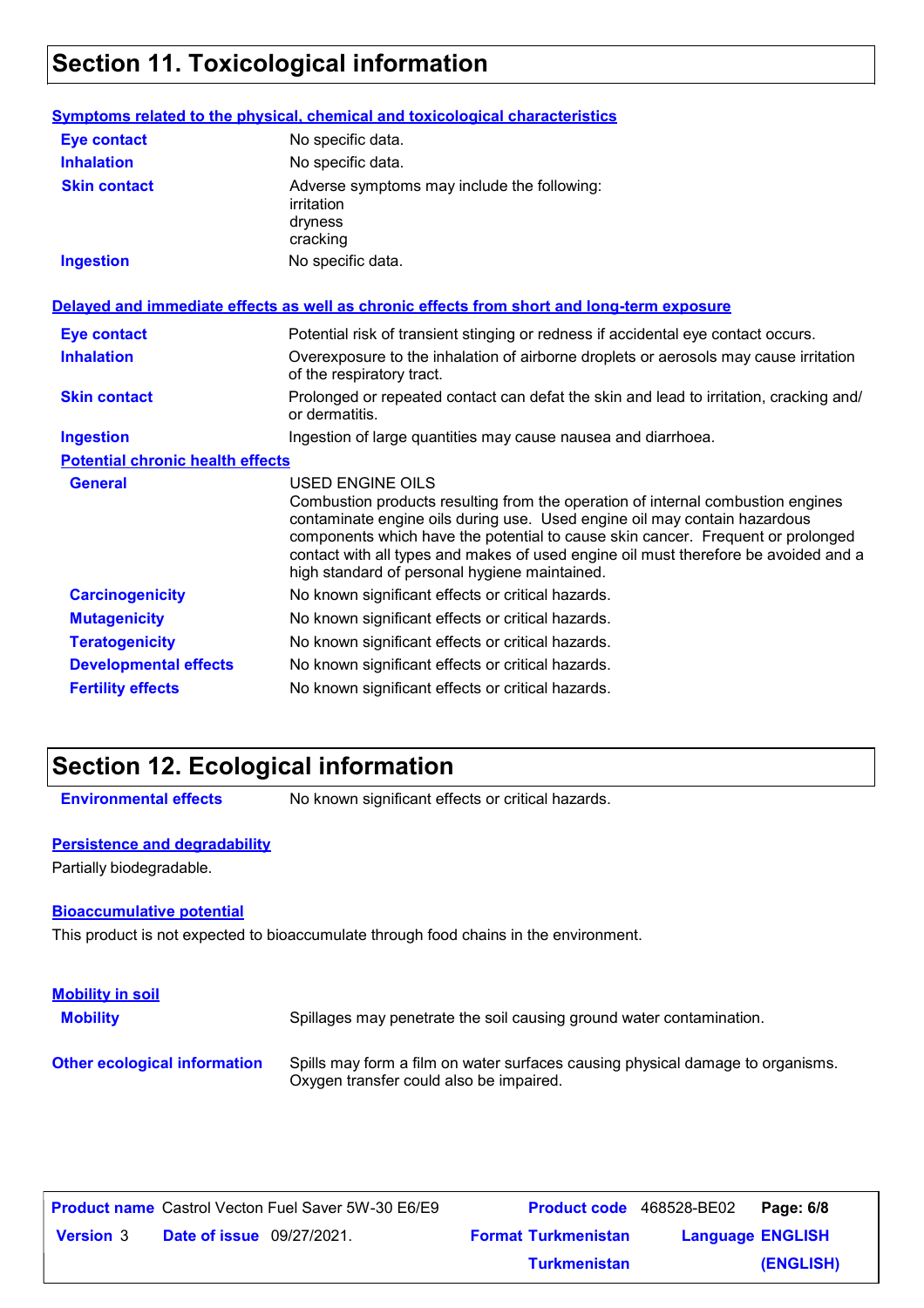# **Section 13. Disposal considerations**

| <b>Disposal methods</b> | The generation of waste should be avoided or minimised wherever possible.<br>Significant quantities of waste product residues should not be disposed of via the<br>foul sewer but processed in a suitable effluent treatment plant. Dispose of surplus<br>and non-recyclable products via a licensed waste disposal contractor. Disposal of<br>this product, solutions and any by-products should at all times comply with the<br>requirements of environmental protection and waste disposal legislation and any<br>regional local authority requirements. Waste packaging should be recycled.<br>Incineration or landfill should only be considered when recycling is not feasible. This<br>material and its container must be disposed of in a safe way. Empty containers or<br>liners may retain some product residues. Avoid dispersal of spilt material and runoff<br>and contact with soil, waterways, drains and sewers. |
|-------------------------|----------------------------------------------------------------------------------------------------------------------------------------------------------------------------------------------------------------------------------------------------------------------------------------------------------------------------------------------------------------------------------------------------------------------------------------------------------------------------------------------------------------------------------------------------------------------------------------------------------------------------------------------------------------------------------------------------------------------------------------------------------------------------------------------------------------------------------------------------------------------------------------------------------------------------------|
|                         |                                                                                                                                                                                                                                                                                                                                                                                                                                                                                                                                                                                                                                                                                                                                                                                                                                                                                                                                  |

### **Section 14. Transport information**

|                                      | <b>IMDG</b>              | <b>IATA</b>              |
|--------------------------------------|--------------------------|--------------------------|
| <b>UN number</b>                     | Not regulated.           | Not regulated.           |
| <b>UN proper</b><br>shipping name    | $\overline{\phantom{0}}$ | $\overline{\phantom{a}}$ |
| <b>Transport hazard</b><br>class(es) | $\blacksquare$           | ۰                        |
| <b>Packing group</b>                 | $\overline{\phantom{a}}$ | $\overline{\phantom{a}}$ |
| <b>Environmental</b><br>hazards      | No.                      | No.                      |
| <b>Additional</b><br>information     | $\overline{\phantom{a}}$ | ۰                        |

**Special precautions for user** Not available.

# **Section 15. Regulatory information**

#### **Regulation according to other foreign laws**

| <b>REACH Status</b>                                             | The company, as identified in Section 1, sells this product in the EU in compliance<br>with the current requirements of REACH. |
|-----------------------------------------------------------------|--------------------------------------------------------------------------------------------------------------------------------|
| <b>United States inventory</b><br>(TSCA 8b)                     | All components are active or exempted.                                                                                         |
| <b>Australia inventory (AICS)</b>                               | All components are listed or exempted.                                                                                         |
| <b>Canada inventory</b>                                         | All components are listed or exempted.                                                                                         |
| <b>China inventory (IECSC)</b>                                  | At least one component is not listed.                                                                                          |
| <b>Japan inventory (ENCS)</b>                                   | All components are listed or exempted.                                                                                         |
| <b>Korea inventory (KECI)</b>                                   | All components are listed or exempted.                                                                                         |
| <b>Philippines inventory</b><br>(PICCS)                         | All components are listed or exempted.                                                                                         |
| <b>Taiwan Chemical</b><br><b>Substances Inventory</b><br>(TCSI) | All components are listed or exempted.                                                                                         |